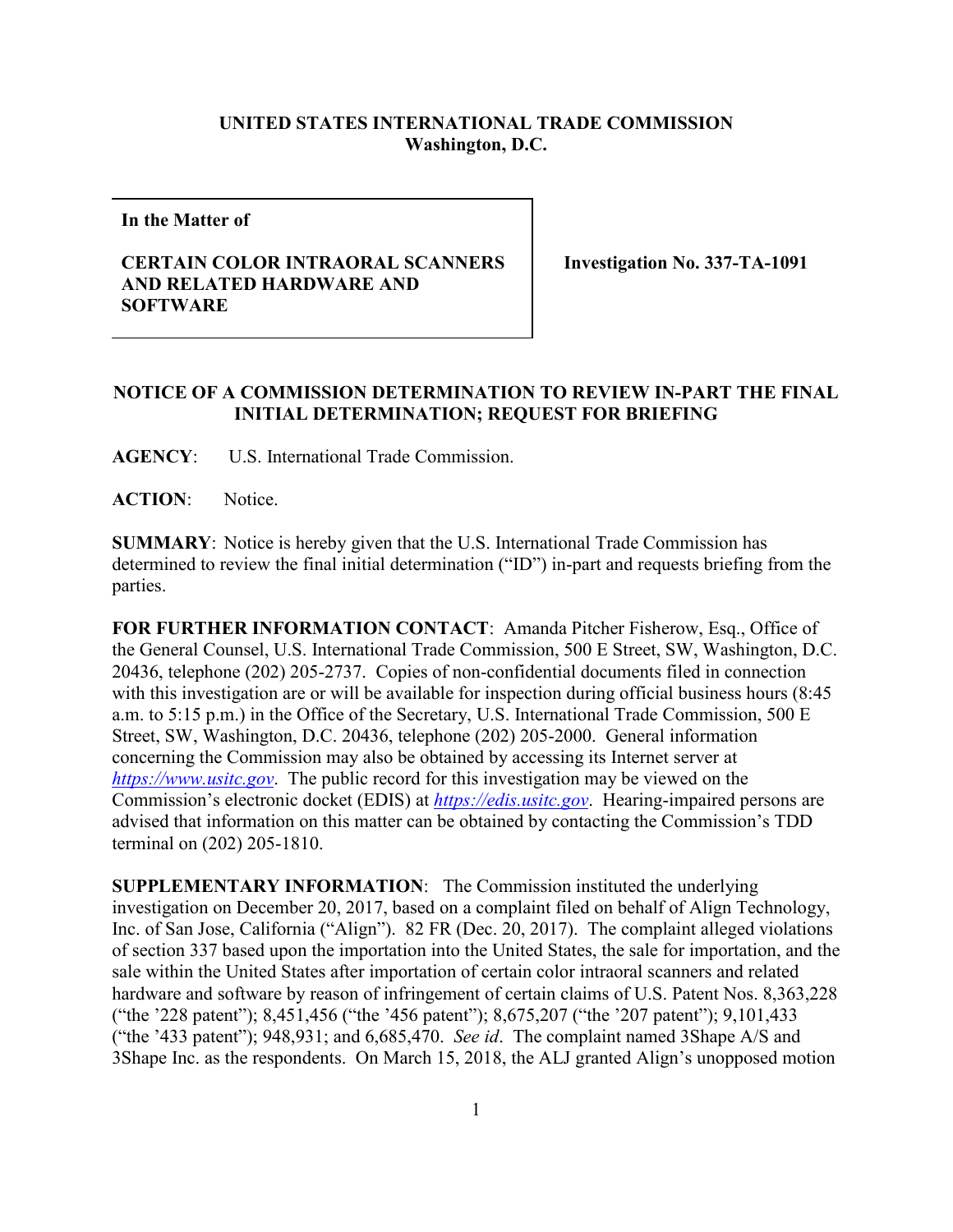to amend the complaint and notice of investigation to add 3Shape Trios A/S of Copenhagen, Denmark as an additional respondent in this investigation. *See* 83 FR 13781-82 (March 30, 2018), *unreviewed,* Notice (March 27, 2018). The Office of Unfair Import Investigations did not participate in the investigation.

On March 1, 2019, the ALJ issued his final ID finding that no violation of section 337 has occurred. On March 18, 2019, Align filed a petition for review and 3Shape filed a contingent petition for review of the ID. On March 26, 2019, all of the parties filed responses to the respective petitions for review.

Having examined the record of this investigation, including the ALJ's final ID, the petitions for review, and the responses thereto, the Commission has determined to review the final ID in-part. Specifically, the Commission has determined to review the ID's findings on (1) importation; (2) the construction of "processor"; (3) the construction of "confocal imaging techniques"; (4) all findings concerning infringement; (5) all findings concerning invalidity; (6) all findings concerning whether Align's products practice one or more claims of the asserted patents; and (7) all findings concerning whether Align's financial investments and activities relating to Align's products meet the domestic industry requirement.

In connection with its review, the Commission is interested in responses to the following questions from the parties:

- 1. Discuss whether the "processor" term of the asserted claims is understood by persons of ordinary skill in the art to have a sufficiently definite meaning as the name for structure? Is the "processor" of the asserted claims a general purpose processor? Please discuss and identify any expert testimony addressing these questions.
- 2. If the Commission determines that the claimed "processor" of the asserted claims is subject to means-plus-function treatment under 35 U.S.C. § 112, ¶ 6, please identify the corresponding structure(s) in the specification and the proper construction for each of the asserted patents.
- 3. Did Respondents show by clear and convincing evidence that a person of ordinary skill in the art would not find, from reading the specification, that the inventor had "possession" of a hand-held device having the claimed processor for the '228, '456, and '207 patents? *See Ariad Pharm., Inc. v. Eli Lilly and Co.*, 598 F.3d 1336, 1351 (Fed. Cir. 2010) (en banc). Include citations to expert testimony in your response.
- 4. Does the language of claim 1 of the '228, '456, and '207 patents require that the "depth data" be the depth of the scanned three-dimensional object? *See* 3Shape Pet. at 13-14.
- 5. Did Align waive its argument that its domestic industry products practice the asserted patents by introducing a new theory/evidence for the first time in its petition for review? *See* Align Pet. at 43-45; 3Shape Resp. at 19-20.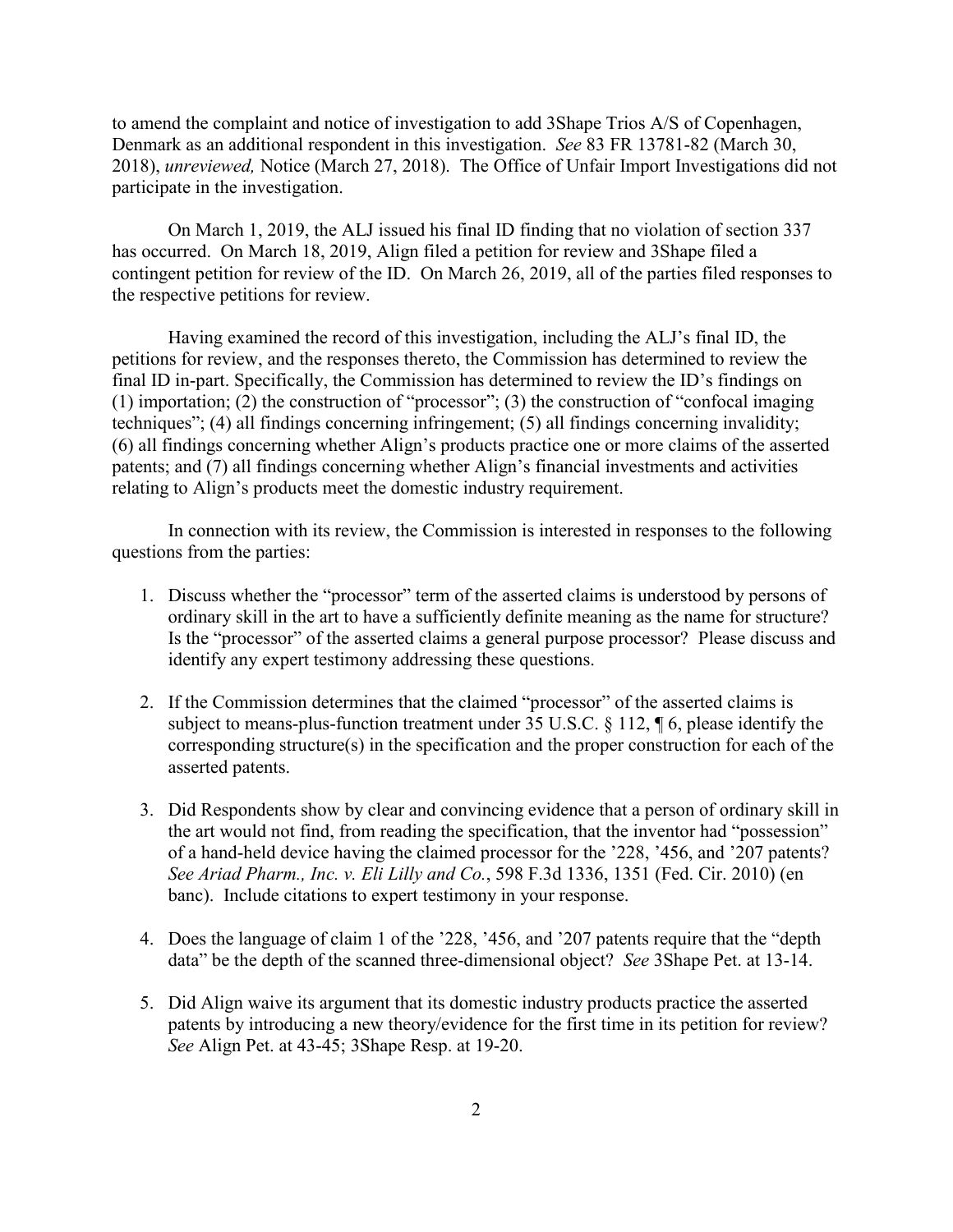- 6. For the'228, '456, and '207 patents, is the evidence relied on by the parties before the ALJ sufficient to establish that the domestic industry products "associate the depth data with the color image data"? Please discuss all relevant evidence.
- 7. Did Respondents waive their challenge to the specific percentages used to determine the significance of Align's domestic industry investments? Align Resp. at 45.
- 8. In analyzing domestic industry, did the ID improperly credit expenses that were incurred after the filing of the complaint in this investigation or expenses that were unrelated to the domestic industry products? *See* 3Shape Pet. at 53-54. If certain expenses were improperly included in the analysis, please discuss whether Align's investments without the improper expenses were significant.

The parties are requested to brief only the discrete issues above, with reference to the applicable law and evidentiary record. The parties are not to brief other issues on review, which are adequately presented in the parties' existing filings.

In connection with the final disposition of this investigation, the Commission may (1) issue an order that could result in the exclusion of the subject articles from entry into the United States, and/or (2) issue one or more cease and desist orders that could result in the respondents being required to cease and desist from engaging in unfair acts in the importation and sale of such articles. Accordingly, the Commission is interested in receiving written submissions that address the form of remedy, if any, that should be ordered. If a party seeks exclusion of an article from entry into the United States for purposes other than entry for consumption, the party should so indicate and provide information establishing that activities involving other types of entry either are adversely affecting it or likely to do so. For background, see *Certain Devices for Connecting Computers via Telephone Lines,* Inv. No. 337-TA-360, USITC Pub. No. 2843, Comm'n Op. at 7-10 (December 1994).

If the Commission contemplates some form of remedy, it must consider the effects of that remedy upon the public interest. The factors the Commission will consider include the effect that an exclusion order and/or cease and desist orders would have on (1) the public health and welfare, (2) competitive conditions in the U.S. economy, (3) U.S. production of articles that are like or directly competitive with those that are subject to investigation, and (4) U.S. consumers. The Commission is therefore interested in receiving written submissions that address the aforementioned public interest factors in the context of this investigation.

If the Commission orders some form of remedy, the U.S. Trade Representative, as delegated by the President, has 60 days to approve or disapprove the Commission's action. *See*  Presidential Memorandum of July 21, 2005. 70 *Fed. Reg.* 43251 (July 26, 2005). During this period, the subject articles would be entitled to enter the United States under bond, in an amount determined by the Commission and prescribed by the Secretary of the Treasury. The Commission is therefore interested in receiving submissions concerning the amount of the bond that should be imposed if a remedy is ordered.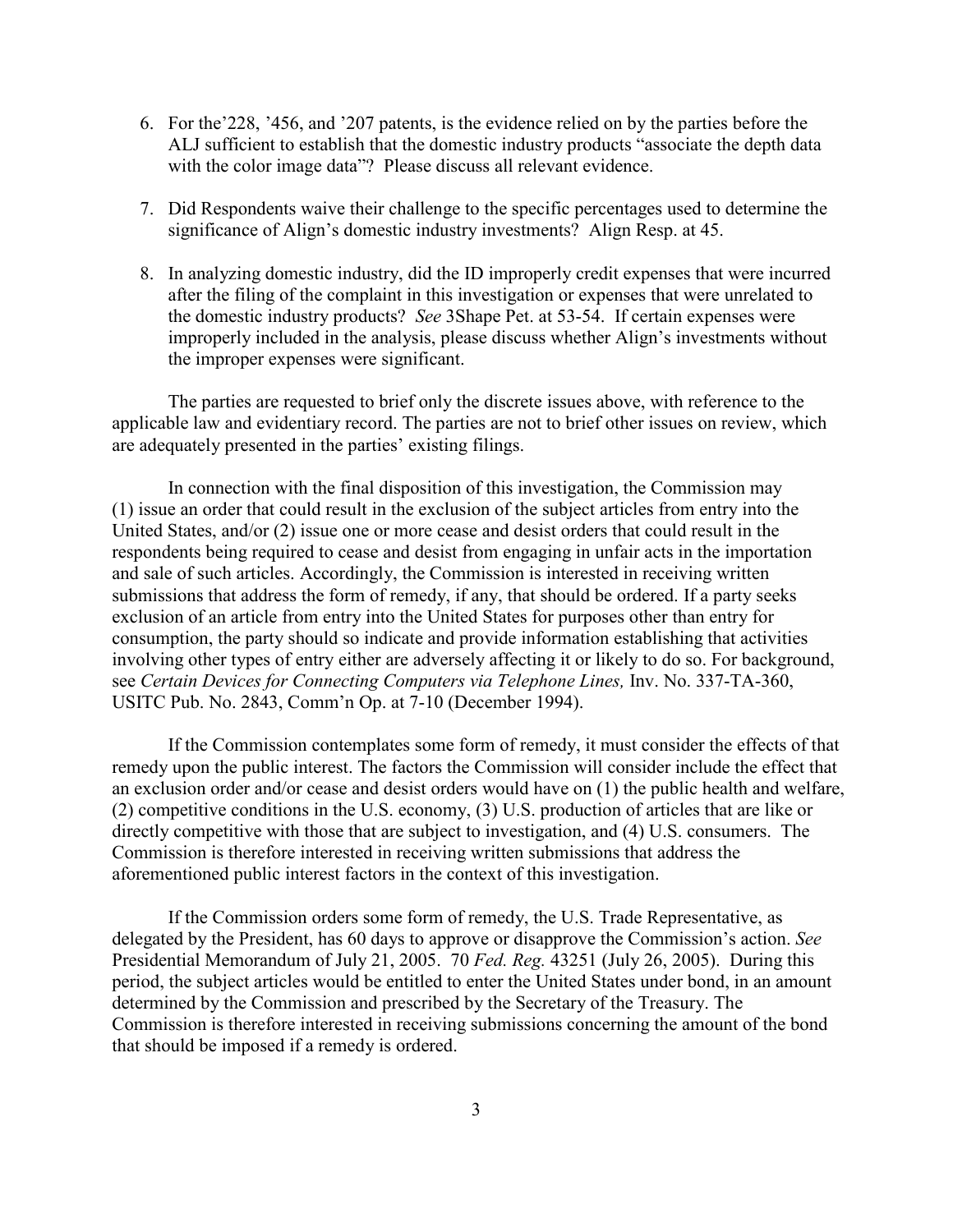**WRITTEN SUBMISSIONS:** The parties to the investigation are requested to file written submissions on the issues identified in this notice. Parties to the investigation, interested government agencies, and any other interested parties are encouraged to file written submissions on the issues of remedy, the public interest, and bonding. Such submissions should address the recommended determination by the ALJ on remedy and bonding. Complainant is requested to submit proposed remedial orders for the Commission's consideration. Complainant is also requested to state the date that the subject patents expire and the HTSUS numbers under which the accused products are imported. Complainant is further requested to supply the names of known importers of the Respondents' products at issue in this investigation.

The written submissions and proposed remedial orders must be filed no later than close of business on Tuesday, July 30, 2019. Reply submissions must be filed no later than the close of business on Tuesday, August 6, 2019. Opening submissions are limited to 75 pages. Reply submissions are limited to 50 pages. No further submissions on any of these issues will be permitted unless otherwise ordered by the Commission.

Persons filing written submissions must file the original document electronically on or before the deadlines stated above and submit eight true paper copies to the Office of the Secretary by noon the next day pursuant to section 210.4(f) Of the Commission's Rules of Practice and Procedure (19 C.F.R. 2.10.4(f)). Submissions should refer to the investigation number ("Inv. No. 337-TA-1091") in a prominent place on the cover page and/or the first page. *(See* Handbook for Electronic Filing Procedures,

http://www.usitc.gov/secretary/fed\_reg\_notices/rules/ handbook\_on\_electronic\_filing.pdf). Persons with questions regarding filing should contact the Secretary (202-205-2000).

Any person desiring to submit a document to the Commission in confidence must request confidential treatment. All such requests should be directed to the Secretary to the Commission and must include a full statement of the reasons why the Commission should grant such treatment. *See* 19 CFR 201.6. Documents for which confidential treatment by the Commission is properly sought will be treated accordingly. All information, including confidential business information and documents for which confidential treatment is properly sought, submitted to the Commission for purposes of this Investigation may be disclosed to and used: (i) by the Commission, its employees and Offices, and contract personnel (a) for developing or maintaining the records of this or a related proceeding, or (b) in internal investigations, audits, reviews, and evaluations relating to the programs, personnel, and operations of the Commission including under 5 U.S.C. Appendix 3; or (ii) by U.S. government employees and contract personnel,<sup>[1](#page-3-0)</sup> solely for cybersecurity purposes. All nonconfidential written submissions will be available for public inspection at the Office of the Secretary and on EDIS.

The authority for the Commission's determination is contained in section 337 of the Tariff Act of 1930, as amended (19 U.S.C. 1337), and in part 210 of the Commission's Rules of Practice and Procedure (19 CFR part 210).

<span id="page-3-0"></span> $<sup>1</sup>$  All contract personnel will sign appropriate nondisclosure agreements.</sup>